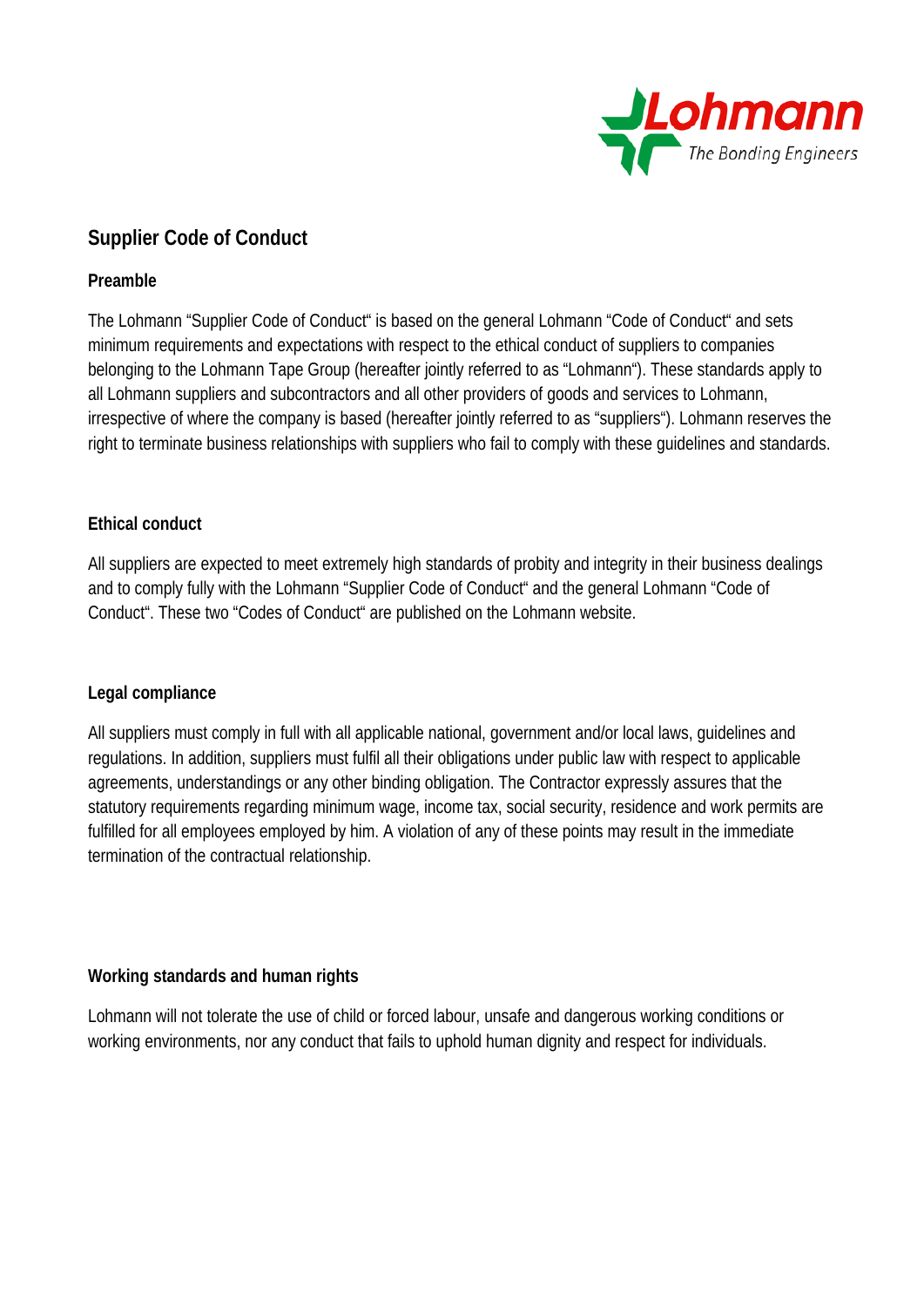

## **Health and safety**

Suppliers must provide a safe and healthy work environment. Suppliers must implement guidelines to prohibit from the workplace the use of illegal weapons, harassment in the workplace and the illegal use or possession of alcohol, drugs and other controlled substances (all substances that fall under the Dangerous Drugs Act).

## **Equal opportunities**

We expect our suppliers to implement appointment procedures that prevent discrimination on the grounds of age, culture and language, disability, ethnicity, sexual identity, marital or family status, country of birth, race or skin colour, creed, gender, sexual orientation and other characteristics protected by law. These principles extend to all appointment-related decisions, including recruitment, appointment, training, promotion, remuneration, performance, transfer and redundancies.

## **Conflicts of interest**

Suppliers must avoid all transactions or business relationships that constitute a conflict of interest or where there is the potential for the semblance of a conflict of interest.

## **Gifts and entertainment**

Lohmann is aware that accepting gifts from business partners complies to a certain extent with standard business practices. However, accepting gifts may lead to conflicts of interest and may endanger the excellent reputation of our company. We permit the acceptance of courtesy gifts of low value. Beyond this, the acceptance of any gifts and other benefits, particularly cash, which are offered to employees or close relatives, is expressly prohibited.

## **Bribes and Reimbursements**

The acceptance of bribes or irregular payments, whether proffered directly or indirectly to Lohmann, is prohibited. Bribes include cash or undeclared discounts, reimbursements, payments for advertising or other concealed price reductions or expenses. Moreover, all suppliers must comply in full with all applicable anticorruption legislation.